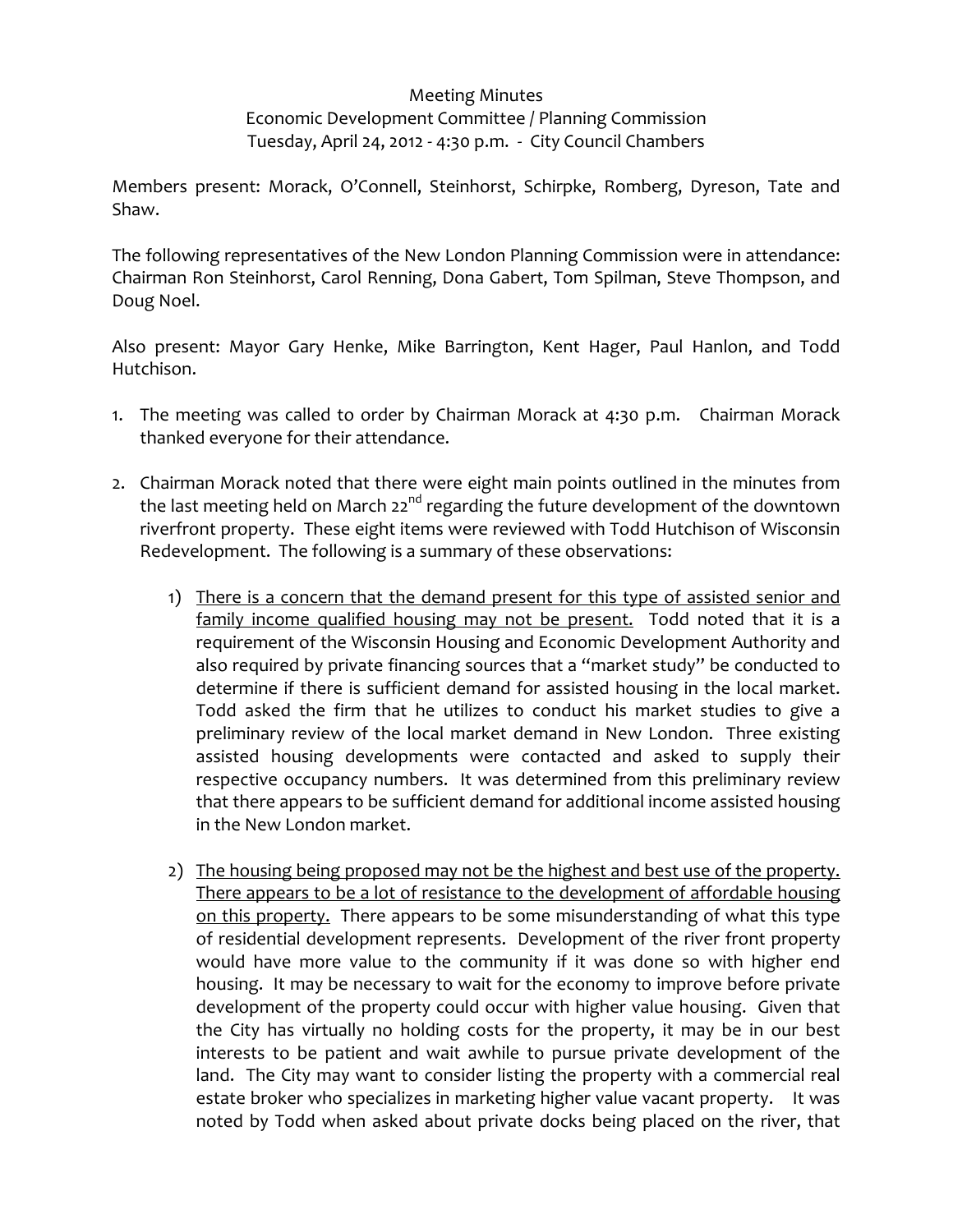this certainly can be accommodated. One way is to maintain City ownership and to grant an easement for private docks. Another option is to have the City build the docks and lease them out to private individuals. He has experience regarding this matter in some of his developments in Milwaukee on the river. He does not see this issue as an impediment to development of the City property.

- 3) New London may be better served if the property is not developed entirely with income assisted housing. Todd stated that he would prefer not to develop all of the property with income assisted housing. He thinks that a mix of uses would be more appropriate. When asked if it would be beneficial to have a specific development plan in place, he stated that no, it would not as you are better served by leaving the development options open for developers to work with without specific constraints. The fewer restrictions on the property the better.
- 4) This type of development will not create the same tax base as a private development would and in fact may create more demands for tax funded services than it creates in tax income. Given that the tax status of income assisted housing is based on the income approach rather than the market approach, the property taxes on this type of development are lower. Therefore, depending on the type of development, the demand for services may exceed the property tax income received from it. There would be other benefits from development on the property for the community other than strictly tax revenues such as increased activity in our downtown area.
- 5) Private development would be preferred, but low/moderate income housing is typically not what people think of these days, we are a moderate income community. This was noted as a generalized observation regarding the property.
- 6) There is no need to rush into the development of the property, the idea of "something is better than nothing" is not the path we need to follow. Todd suggested that the issue of development of the City property does not necessarily need to be settled now. The City may want to secure the assistance of an experienced real estate marketing firm who is willing to spend time and money on selling the property. Someone who will put the extra effort into getting the right developer for the property. He noted that there are college architectural classes that may have an interest in developing a model development idea for the land. He offered to look into this option for the City.
- 7) We would all like to see a variety of development options occur on the property such as restaurants, a small theatre, retail shops, etc. but in reality, the private market will decide what is the economically beneficial use for the land other than federally assisted construction. There are a variety of options to consider for the property. In Todd's opinion it is important that the City continue to be proactive and not stand in the way of a prospective private developer for the land.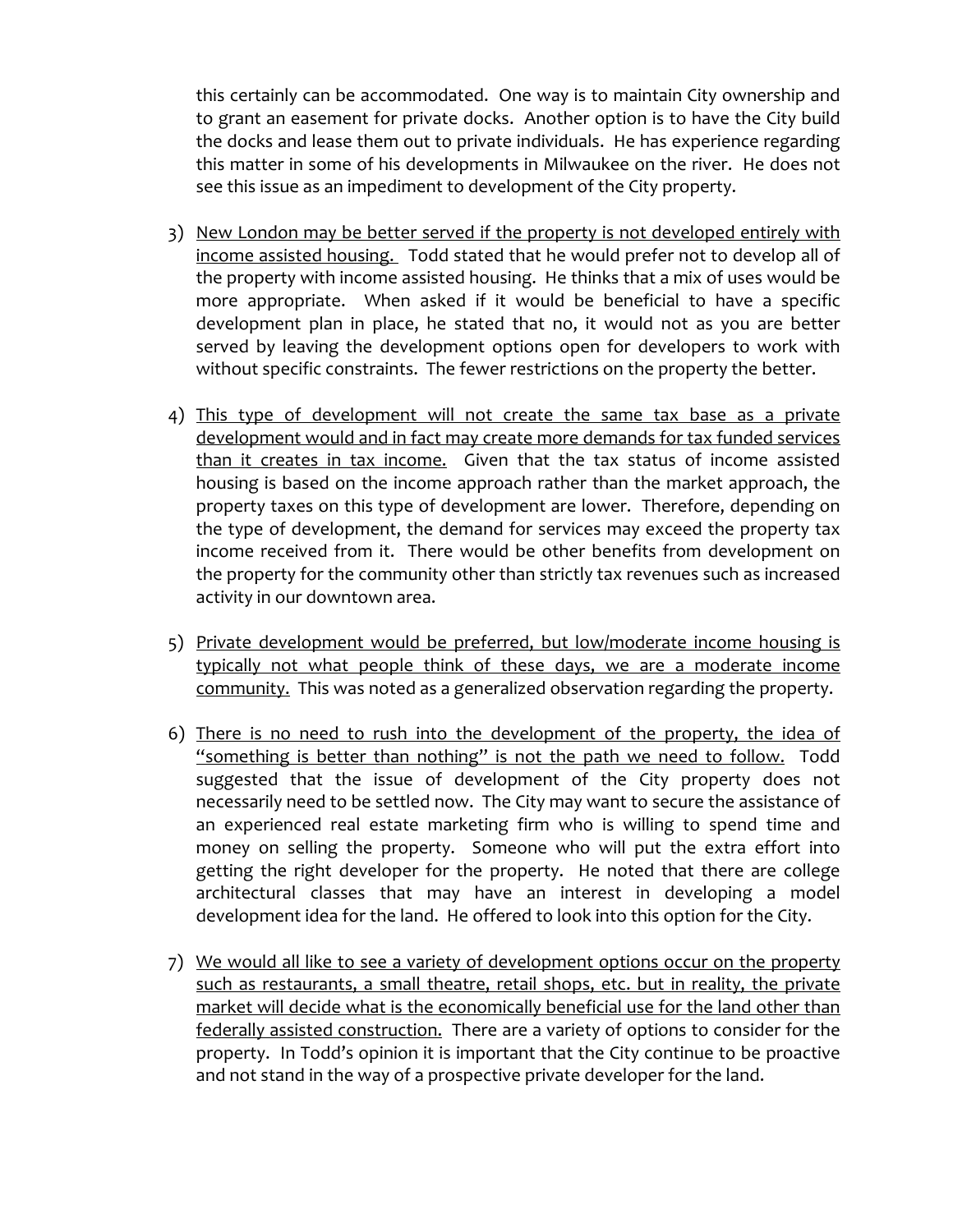- 8) It may be to the benefit for our community to wait for the national economy to improve; our holding costs are negligible other than the forgone property tax that a future development may bring. Todd noted that the economy cannot get much worse than it has been. He said that you don't want to be a property seller right now as it is still very much a buyers market. The economy will turn around, it is just a matter of time.
- 3. Chairman Morack asked for all those present to please give their thoughts and ideas regarding their individual opinions regarding the future of the property based on the discussions that just took place. The following is a summary of those individual observations:
	- We don't need to do something with the property right now just to be able to say that progress is being made.
	- People are looking for more "up scale" development particularly for the senior community. Our wonderful healthcare facilities in the City reinforces the need for more senior housing. The demographics of our area will support more senior developments. It may not be beneficial to do "income restricted" housing, as this may limit the market for all senior housing.
	- If there were to be development of the property by a non-profit entity, then there should be a payment in lieu of taxes made if this is the case. We should start off slowly.
	- If a commercial broker is recruited for the property they have to have a particular expertise in development of vacant land and have the commitment and resources to spend time, manpower and money up front to market the land.
	- There is no need to rush into development of the property particularly given our low holding costs and the negative status of the economy. We don't want to do something that we may regret in the future.
	- It may be beneficial to have a small start in development of the property now as no one wants to be the first one to do so.
	- The idea of utilizing a college architecture class to model the site for future development is an attractive option.
	- It would be bet to try and follow a "highest and best use" for the property.
	- While it may be beneficial to further develop what the public would like to see develop on the property, in the long run, the Committee adequately represents the public interest and can proceed in good conscious that the public interest is being well served.
	- The foreclosure market for housing is going down locally over time. We have hopefully reached our bottom in the local market.
	- In general, people are less able to afford their own homes and the rental market should stay strong. The baby boom generation is getting older and the market for senior housing will be strong in the foreseeable future.
	- The library of today is not what it will be in the future. There may be an opportunity for a library and community resource facility on the property.
	- Todd noted that there may be other locations for income assisted housing in the City. The assisted housing properties can be in multiple locations. The